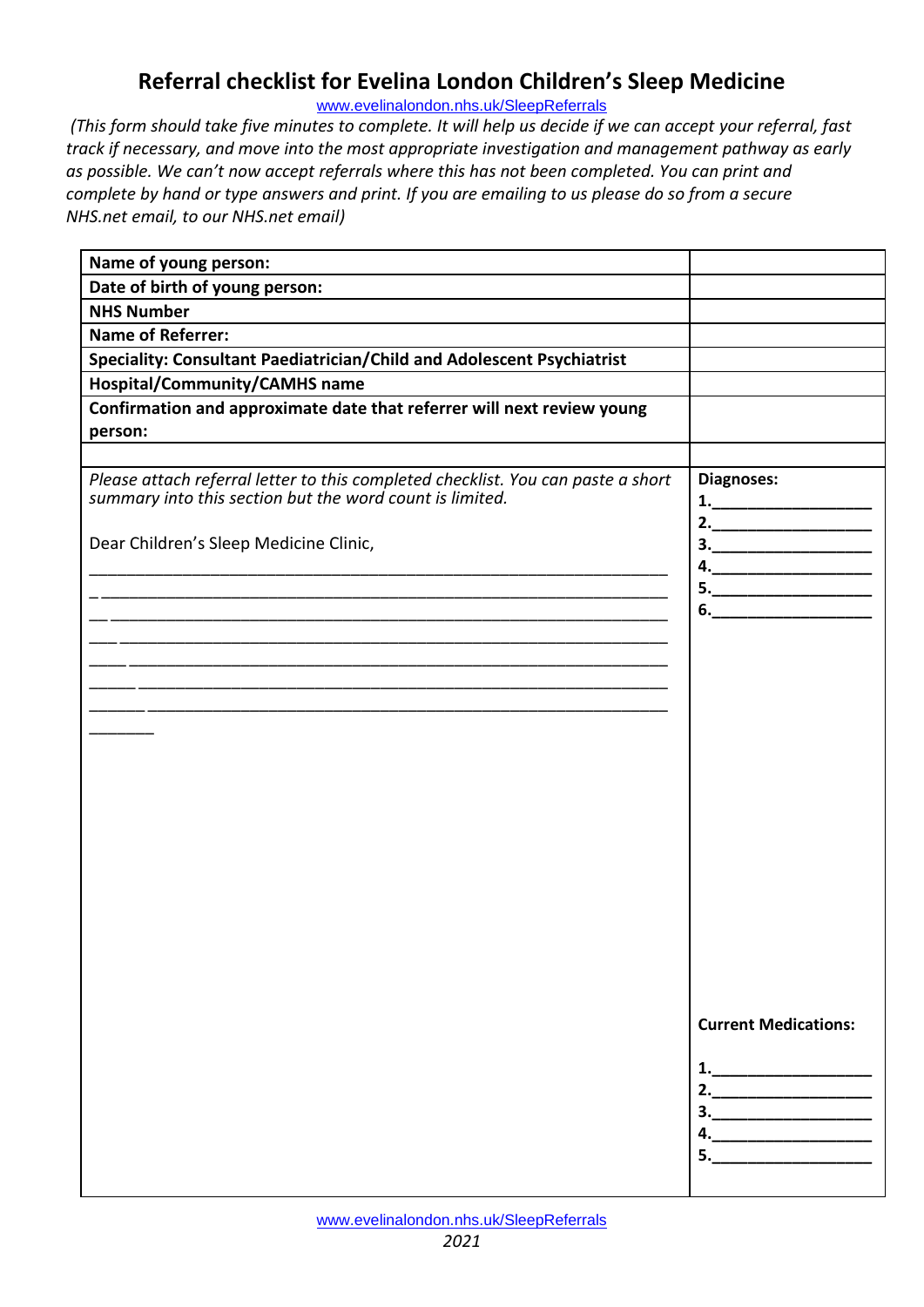| A. Pre-referral Checklist                                                                                                                                                                                                             |                                                                                                                                                                                 |
|---------------------------------------------------------------------------------------------------------------------------------------------------------------------------------------------------------------------------------------|---------------------------------------------------------------------------------------------------------------------------------------------------------------------------------|
| 1. Age:<br>Is child <16.5 years of age<br>(If not please refer to adult services-in exceptional circumstances we can consider<br>older than this, please contact us directly)                                                         | Yes<br>No<br>Comment:                                                                                                                                                           |
|                                                                                                                                                                                                                                       |                                                                                                                                                                                 |
| 2a. Ongoing care: If different to referrer please give name of consultant<br>paediatrician or consultant child and adolescent psychiatrist who has agreed<br>to share ongoing care with particular regard to prescribing if required. | Name:                                                                                                                                                                           |
| 2b. Please provide a direct contact email address for the principal secondary                                                                                                                                                         |                                                                                                                                                                                 |
| care consultant                                                                                                                                                                                                                       |                                                                                                                                                                                 |
| 3. Services already involved: Please let us know who else is involved in the<br>young person's care                                                                                                                                   | <b>Social Services:</b><br>Yes.<br><b>No</b><br>Comment:<br>Paediatrics:<br>Yes<br>No<br>Comment:<br><b>Child Mental Health:</b><br>Yes $\mathsf{\mathsf{L}}$<br>No<br>Comment: |

Т

 $\mathbf{r}$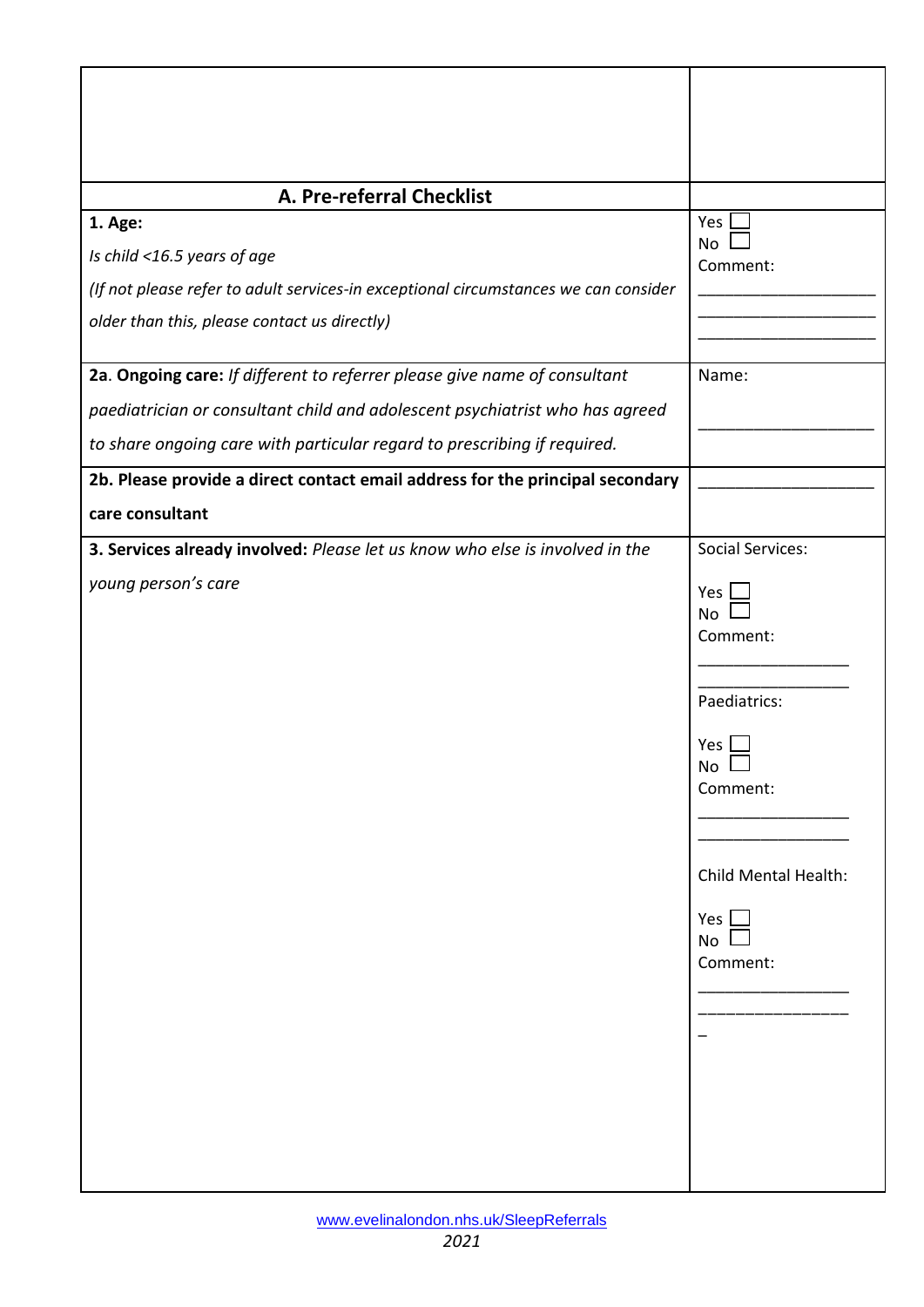| 4. Medical Screening:                                                             |                        |
|-----------------------------------------------------------------------------------|------------------------|
| Have common illnesses that impact on sleep been considered.                       | Yes.<br>N <sub>0</sub> |
| (Reflux/asthma/eczema, constipation etc)                                          | Comment:               |
|                                                                                   |                        |
|                                                                                   |                        |
| 5. Neurodevelopmental Screening                                                   |                        |
| Are there are daytime concerns about development or behaviour (eq possible        | <b>Yes</b><br>No       |
| autism or ADHD) and has a referral to appropriate child development team or       | Comment:               |
| child and adolescent service been made? Please do not refer for sleep             |                        |
| consultation until this has taken place, and please include assessment letter.    |                        |
| <b>6. Behavioural Basics</b>                                                      |                        |
| Have the parents been given sleep behavioural basic leaflet or supported (by      | Yes<br>No              |
| telephone or in person) through a behavioural sleep intervention?                 |                        |
| (Such non-pharmacological interventions are very effective, even in children with | Comment:               |
| neurodevelopmental problems and have an effect size as high as most               |                        |
| pharmacological interventions.) If not please download from our website or NHS    |                        |
| website and discuss with family before referral.                                  |                        |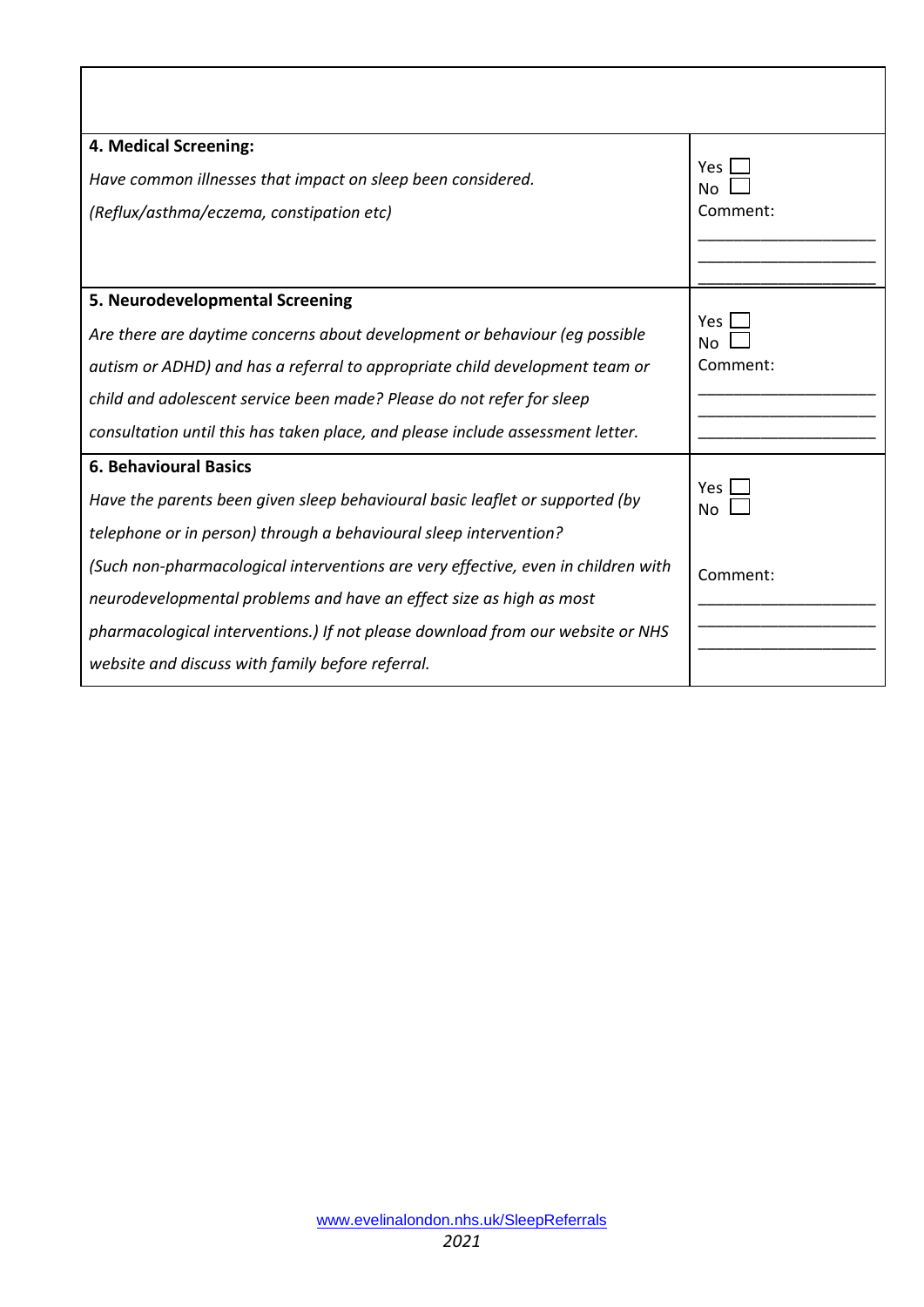| <b>B. Diagnostic Category</b>                                          |                       |
|------------------------------------------------------------------------|-----------------------|
| 1. Existing Diagnoses (Neurodevelopmental, Medical or                  |                       |
| Psychiatric):                                                          | 1.                    |
|                                                                        | 2.                    |
|                                                                        | 3.                    |
|                                                                        | 4.                    |
|                                                                        | 5.                    |
| 2. Obstructive sleep apnoea                                            |                       |
| (GASP -Gasp/Apnoea/snore/perspire) Large tonsils,                      | Yes<br>N <sub>o</sub> |
| Down's syndrome, low tone, overweight                                  | Comment:              |
|                                                                        |                       |
| 3. Restless legs                                                       |                       |
| Does young person have a history of their legs bothering them in       | <b>Yes</b><br>No      |
| the evening and needing to move around/tickly sensations worse         | Comment:              |
| in the evening/diagnoses of growing pains/tired or                     |                       |
| underperforming during the day                                         |                       |
| 4. Narcolepsy/Excessive daytime sleepiness                             |                       |
| Excessive irresistible daytime sleep attacks.                          | Yes<br>N٥             |
| Sudden loss of muscle tone (face or legs) with emotion (like giggling) | Comment:              |
| Fragmented sleep with hallucinations                                   |                       |
| Sleep paralysis                                                        |                       |
| Weight gain.                                                           |                       |
| 5. Severe sleep walking/headbanging/night terrors                      |                       |
| Affecting young person's quality of life/persisting after              | Yes<br>No             |
| puberty/concern about nocturnal seizures. (Common paediatric           | Comment:              |
| problems such as sleep terrors, sleep walking and night-time head      |                       |
| banging can usually be assessed and managed at primary and             |                       |
| secondary care level; referrals for these conditions will only be      |                       |
| accepted from secondary care consultants when there are concerns       |                       |
| about significant effect on quality of life, unusual or atypical       |                       |
| presentation, or concern regarding possible seizures. Where there are  |                       |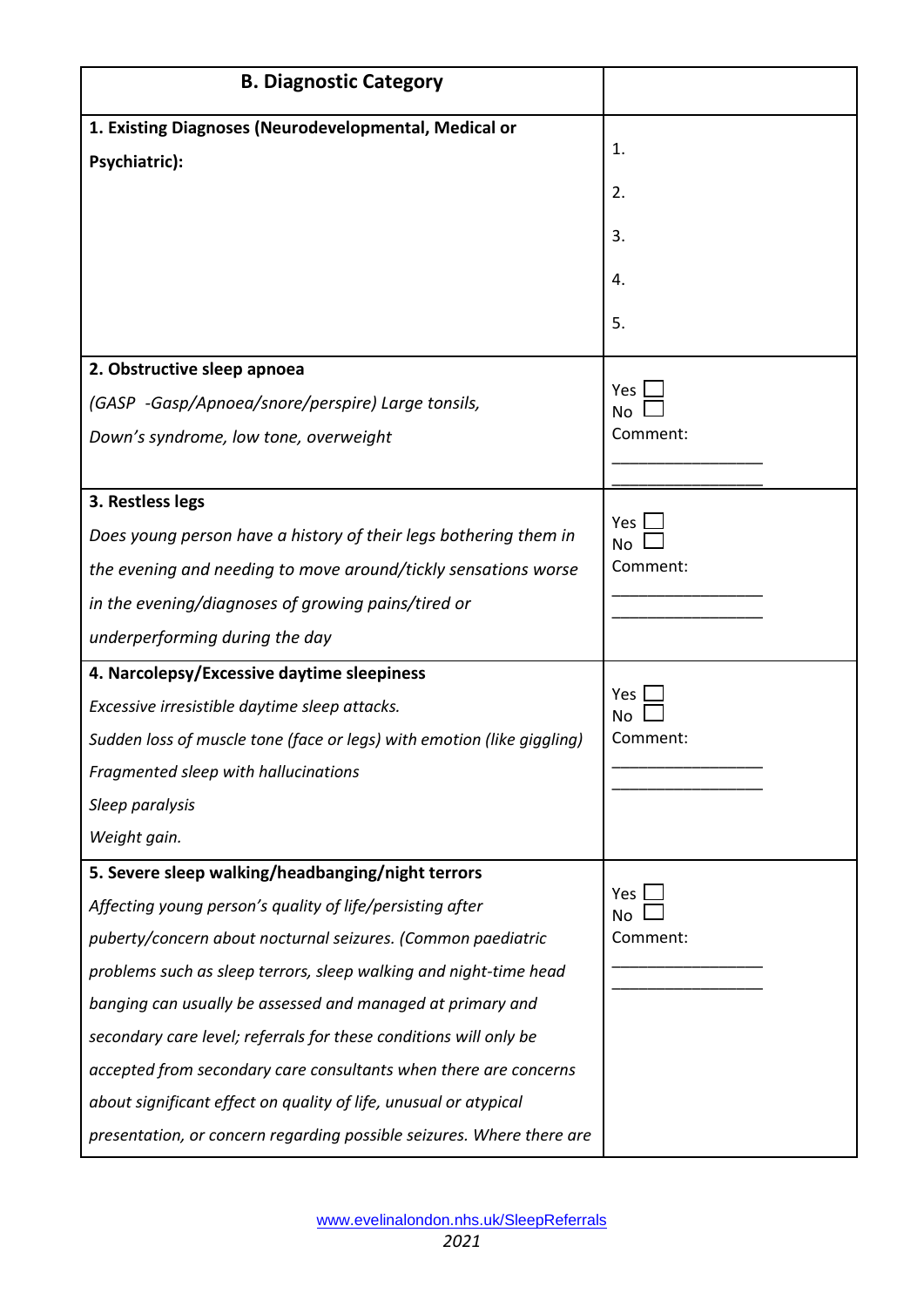| concerns regarding seizures, please supply information about                                                                                                                                                                                                                                          |                            |  |
|-------------------------------------------------------------------------------------------------------------------------------------------------------------------------------------------------------------------------------------------------------------------------------------------------------|----------------------------|--|
| assessment already carried out)                                                                                                                                                                                                                                                                       |                            |  |
|                                                                                                                                                                                                                                                                                                       |                            |  |
| 6. Problem of falling and/or staying asleep                                                                                                                                                                                                                                                           |                            |  |
| a) Behavioural association/sleep hygiene problems despite adequate                                                                                                                                                                                                                                    | Yes                        |  |
| local behavioural intervention (either family factors, or comorbidity                                                                                                                                                                                                                                 | N <sub>o</sub><br>Comment: |  |
| (neurodevelopmental disorder etc) means that additional advice is                                                                                                                                                                                                                                     |                            |  |
| sought.)                                                                                                                                                                                                                                                                                              |                            |  |
| b) Taking > one hour to fall asleep 5/7 nights despite age appropriate                                                                                                                                                                                                                                |                            |  |
|                                                                                                                                                                                                                                                                                                       |                            |  |
| bedtime, adequate behavioural and sleep hygiene advice, and trial of                                                                                                                                                                                                                                  |                            |  |
| melatonin                                                                                                                                                                                                                                                                                             |                            |  |
|                                                                                                                                                                                                                                                                                                       |                            |  |
| <b>C. Shared care prescribing</b>                                                                                                                                                                                                                                                                     |                            |  |
|                                                                                                                                                                                                                                                                                                       |                            |  |
| Dear Referrer,                                                                                                                                                                                                                                                                                        |                            |  |
| The Evelina London children's sleep service supports the assessment and management of rare<br>and/or complex sleep problems in children, often in the context of other medical problems which<br>may significantly affect sleep.                                                                      |                            |  |
| Recommendations made by members of our team following assessment in our service are<br>communicated to referring consultants, who then implement these if felt appropriate.                                                                                                                           |                            |  |
| With the exception of one narcolepsy specific medication $-$ sodium oxybate $-$ we are not able to<br>prescribe medications from our clinics                                                                                                                                                          |                            |  |
| Medication prescription and monitoring is usually carried out by either primary (GP) or secondary<br>(local paediatrician) care.                                                                                                                                                                      |                            |  |
| Long-term follow-up capacity in our clinic is very limited. Routine follow-up and management of<br>individual patients will usually remain with referring paediatricians and children being seen by our<br>service should not be discharged from local consultant care until our involvement is over. |                            |  |
| While we are always happy to discuss patients with referring paediatricians at any point, we would<br>ask that families contact their primary (referring) paediatrician in the first instance in the event of<br>queries.                                                                             |                            |  |
| Detailed information regarding referral to our service is available at<br>www.evelinalondon.nhs.uk/SleepReferrals                                                                                                                                                                                     |                            |  |